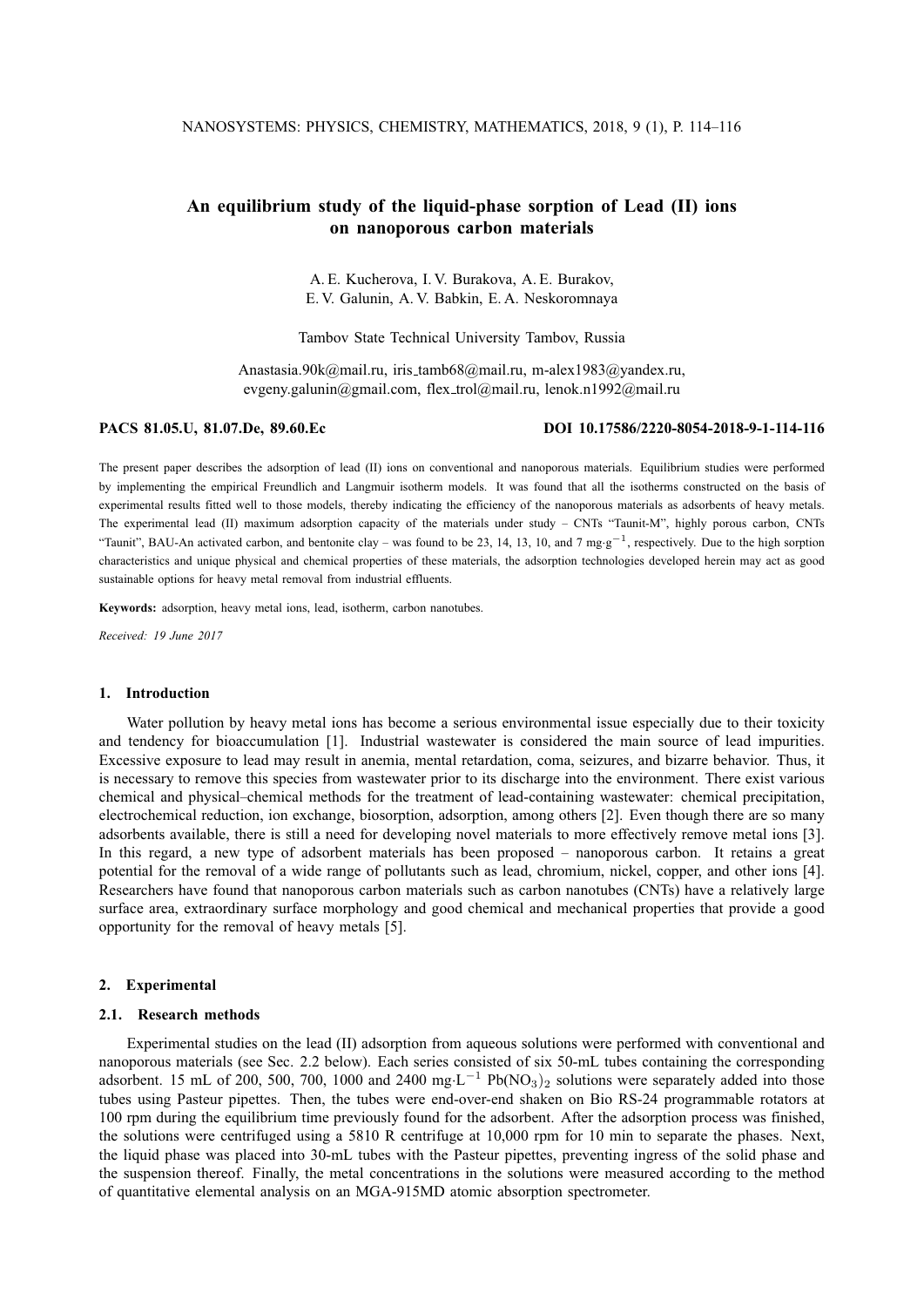#### **2.2. Adsorbents**

In the present research, the following nanoporous adsorption materials were employed: "Taunit"-series CNTs (Taunit, Taunit-M) produced by JSC "NanoTechCenter" (Tambov, Russia), and highly porous carbon (HPC) also synthesized at JSC "NanoTechCenter" via alkaline activation of a carbon product obtained by heat treatment of a mixture of phenol-formaldehyde resin, carboxymethyl cellulose and graphene nanoplatelets (this procedure may considerably increase the quality of purification of aqueous systems containing heavy metals, in particular, lead.

Besides, the efficiency of the above-mentioned nanomaterials was estimated in comparison with the following conventional adsorbents used as references: BAU-A activated carbon produced by JSC "Sorbent" (Perm, Russia), and bentonite clay (BC) acquired from "Bentonit Company" (Moscow, Russia).

#### **3. Adsorption studies**

The adsorption capacity is an important factor since it determines how much of an adsorbent is required for quantitative enrichment of adsorbates from a given solution. In the present research to study lead (II) adsorption on conventional and nanoporous materials, the adsorption equilibrium data were fitted using the Langmuir and Freundlich models, which correspond to homogenous and heterogeneous adsorbent surfaces, respectively.

The Langmuir model assumes that adsorption takes place at uniform energy sites on the adsorbent surface, whereas the Freundlich model is an empirical equation that considers multilayer adsorption due to the diversity of adsorption sites. The linear Langmuir and Freundlich isotherm models can be expressed as given in Eqs. (1) and (2):

$$
\frac{C_e}{q_e} = \frac{1}{bq_m} + \frac{C_e}{q_m},\tag{1}
$$

$$
\lg q_e = \lg K + \frac{1}{n} \lg C_e,\tag{2}
$$

where,  $C_e$  (mg·L<sup>-1</sup>) is the equilibrium concentration of lead (II) in the solution,  $q_e$ (mg·g<sup>-1</sup>) is the equilibrium adsorption capacity of the material,  $q_m$  (mg·g<sup>-1</sup>) is the maximum amount of lead (II) adsorbed per unit mass of the adsorbent required for monolayer coverage of the surface,  $b$  (L·mg<sup>-1</sup>) is a constant related to the adsorption free energy, K and n are Freundlich constants ( $K(L \cdot g^{-1})$  represents multilayer adsorption capacity at unit concentration of adsorbate and is a relative measure of adsorption capacity of adsorbents, and  $n$  represents adsorption intensity which varies with heterogeneity of the adsorbent surface – when n approaches to zero, the surface site heterogeneity increases; for a favorable adsorption process,  $n$  should lie in the range 1–10 [6]).

The adsorption parameters found using the above-mentioned models are presented in Table 1.

| Material     | Langmuir constants |                      |       | Freundlich constants |                  |       |
|--------------|--------------------|----------------------|-------|----------------------|------------------|-------|
|              | $q_m$              | b                    | $R^2$ | К                    | $\boldsymbol{n}$ | $R^2$ |
| <b>BAU-A</b> | 83.33              | $5.19 \cdot 10^{-5}$ | 1.000 | 0.0005               | 1.048            | 0.999 |
| BC           | 10.20              | $4.94 \cdot 10^{-4}$ | 0.989 | 0.017                | 1.323            | 0.985 |
| <b>HPC</b>   | 23.26              | $9.06 \cdot 10^{-4}$ | 0.993 | 0.182                | 1.736            | 0.900 |
| Taunit       | 27.74              | $6.66 \cdot 10^{-4}$ | 0.982 | 0.148                | 1.678            | 0.902 |
| Taunit-M     | 62.50              | $3.93 \cdot 10^{-4}$ | 0.988 | 0.175                | 1.546            | 0.905 |

TABLE 1. Isotherm constants obtained for the Lead (II) adsorption on the conventional and nanoporous materials

It was found that for a range of small lead (II) concentrations (200–700 mg·L<sup>-1</sup>), it is preferable to implement the Langmuir model. Based on the obtained values of the sorption equilibrium constants of this equation, it can be assumed that the lead ions in lower concentrations interact with active sorption sites located at the surface of the materials under study and are responsible for physical adsorption. The range of high concentrations does not satisfy the boundary conditions for the applicability of the Langmuir model with the monomolecular sorption mechanism, and active sorption within this range can serve as the foundation for an indirect confirmation of the applicability of the Freundlich model. Based on the values of the empirical constants of the Freundlich equation, favorable conditions for chemical adsorption can be assumed. This sorption type is associated with energy heterogeneity of the adsorption sites.